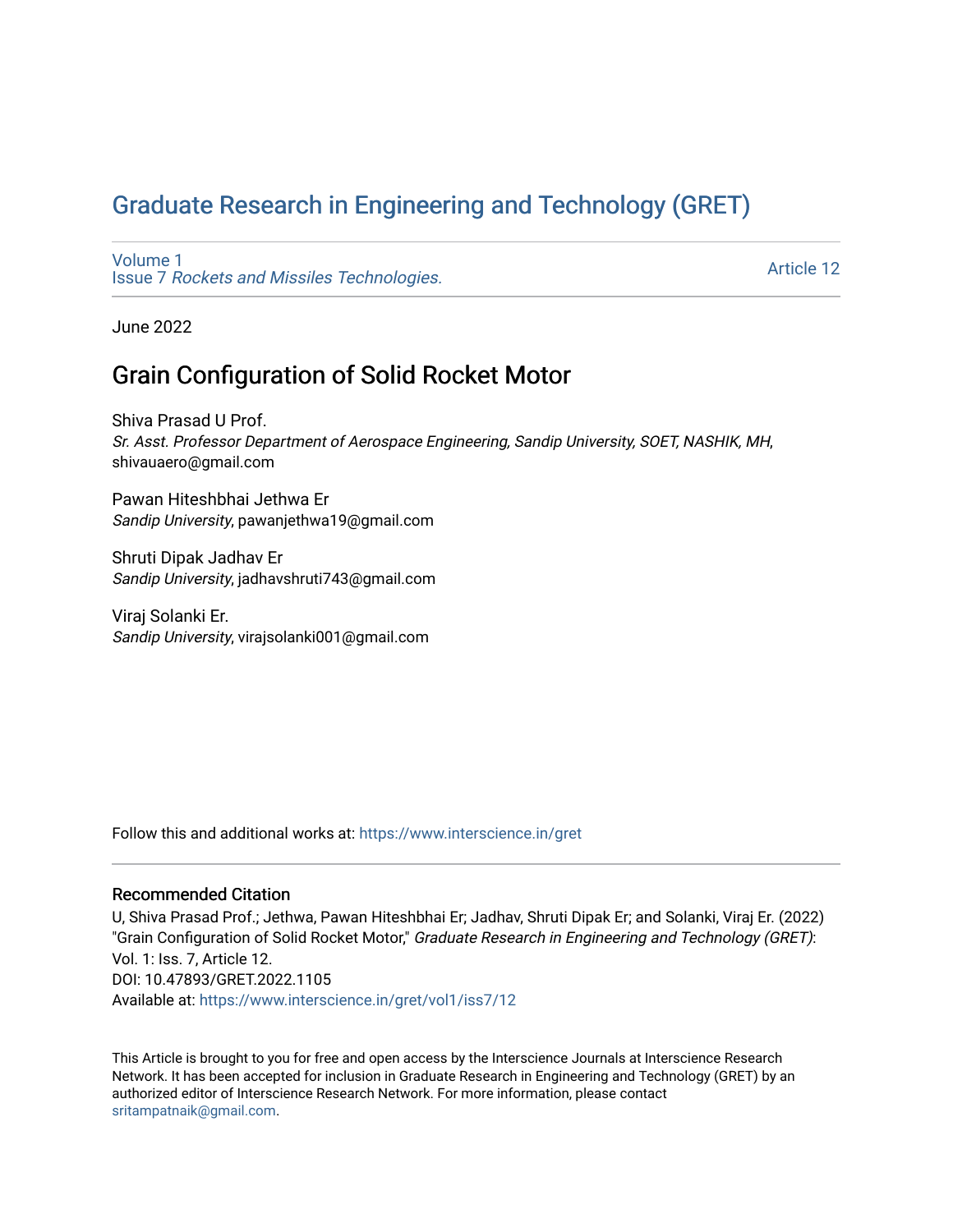## **Grain Configuration of Solid Rocket Motor**

Shiva Prasad U<sup>1\*</sup>, Pawan Hiteshbhai Jethwa<sup>2</sup>, Shruti Dipak Jadhav<sup>3</sup>, Viraj Solanki<sup>4</sup>

<sup>1</sup>Sr. A. Professor<sup>2,3,4</sup>Graduate Student,

Department of Aerospace Engineering, School of Engineering and Technology Sandip University, Nashik, Maharashtra, India.

*Abstract***—** The solid rocket motor upper stage for a space launch vehicle is a more efficient propulsion technology than the liquid rocket motor upper stage. Its grain design has the potential to be crucial in terms of lowering inert mass by adopting improved volume efficiency with the lowest practicable sliver size while keeping maximum strength. Specifically, the strategy for (3D) grain arrangement of the slot for the upper stage solid rocket engine has been described in this paper. The complex configuration is established by the design process, which takes place under a parametric model of geometry in (CAD) software and is typified by varied dynamics. When constructing solid propellant rocket motors, grain arrangement is a vital and critical step. Accurate estimates of grain geometric properties play a key role in performance prediction and can be a vital and critical stage in the design of solid propellant rocket motors. This research study proposes an effective performance-matching design framework for solid rocket motors that are tuned to suit a range of thrust performance criteria.

*Keywords- CAD, Matrix laboratory, system analysis, RAM Transport, 3- Dimensional Grains, Radial slot configuration, Solid Rocket Motors, Internal Ballistics.*

#### **I. INTRODUCTION**

The grain configuration is the shaped mass of a solid-propellant rocket motor. Grain configurations are cast, molded or extruded bodies into the case. Propellent grain determines the burn time, amount of gas, and burn rate based on the size and shape of the grain. Freestanding grains and case-loaded grains are the two methods of grain holding. In the use of freestanding me, the grains are separately manufactured, but he t in the case of bonded method, the propellant is directly cast into the case. To assure the structural integrity of grain stresses, strain and loading must be analyzed.



Fig.1 Different fuel grain configuration [1]

### **II. METHODOLOGY**

It is necessary to undertake parametric evaluations of dimensionless independent geometric variables that are based on the performance of the star grain configuration to achieve optimal ballistic optimization of the star grain configuration [3]. This is a key criterion for ballistic analysis of configured grains since it is based on the average perimeter across an interval as well as an average perimeter outside the whole web interval through the silver. Small values are preferred by ballistic optimization, whilst big values are preferred by structural and geometrical properties of the port. [3]

When it comes to high temperatures, grain configuration is discussed. An ideal microscope with a video recording system may be used to assess the crack length in Ni-based directionally solidified superalloys and the influence of superalloys. The AC frequency is 400 Hz and the current is 2 amps. As a result of the use of helical grain configuration regression rate minimization, the disadvantage of swirl injection was decreased, and the negative effects were overcome [5]. Fracture propagation is influenced by grain arrangement not only in the local surface area but also in the global surface area across the specimen thickness. The propagation rate of the intergranular crack is significantly bigger than that of the trans granular crack in this specimen. [4]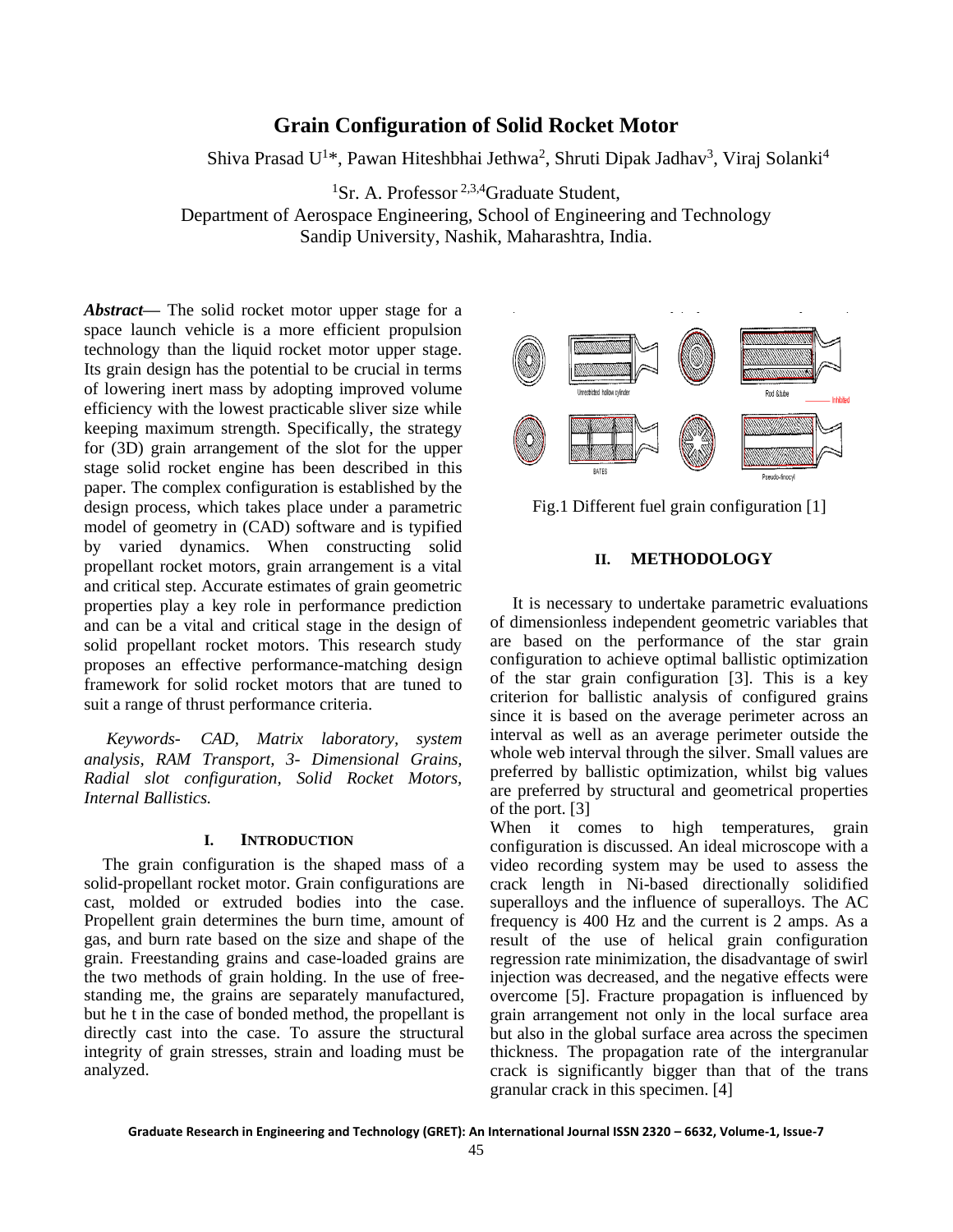

Fig. 2 Proposed SRM performance-matching design framework

In a hybrid rocket motor, segmented grain is used to increase the combustion efficiency while simultaneously decreasing the regression rate. The use of a helical grain structure, which minimises the disadvantages of severe injection while still overcoming the negative consequences, is an excellent method of increasing the regression rate of a model. With the addition of the three vortex zones in the middle chamber, the combustion efficiency of segmented grain cases rises, and the mixing of reactants is improved, resulting in an extension of the residence duration of the combustion gas.

## **III. FLOWCHART**

CAD software following steps for constructing parametric geometry model after defining grain configuration:

- 1. Grain boundary surface is solid, and it is constructed by revolving protrusion with no burning surface.
- 2. Grain bore is formed by rotating surfaces and surfaces burning.
- 3. The boolean function is used to remove the solid within the grain prior.
- 4. A similar process is repeated for leftover slots and entire surface burning.



Fig. 3 Fuel grain geometry construction using MATLAB



Fig. 4 Fuel grain Design Process

### **IV. DESIGN PARAMETERS**

| <b>Sr</b>      | Name                      | Weight  |
|----------------|---------------------------|---------|
|                |                           |         |
| N <sub>o</sub> |                           |         |
| $\overline{1}$ | Initial<br>volumetric     | >0.8    |
|                | efficiency                |         |
| $\overline{2}$ | Throat to port area ratio | < 0.5   |
| $\overline{3}$ | Grain web                 | 87.2mm  |
| $\overline{4}$ | Area ratio                | 96.5    |
| $\overline{5}$ | Diameter of the nozzle    | 90.1mm  |
|                | throat                    |         |
| 6              | of<br>The outer diameter  | 291.7mm |
|                | propellant                |         |
| $\overline{7}$ | Maximum pressure          | 15.1Mpa |
| 8              | Mass of propellant        | 185.5kg |
| 9              | Mass of chamber           | 23.7kg  |
| 10             | Mass of nozzle            | 4.8kg   |

**Graduate Research in Engineering and Technology (GRET): An International Journal ISSN 2320 – 6632, Volume-1, Issue-7**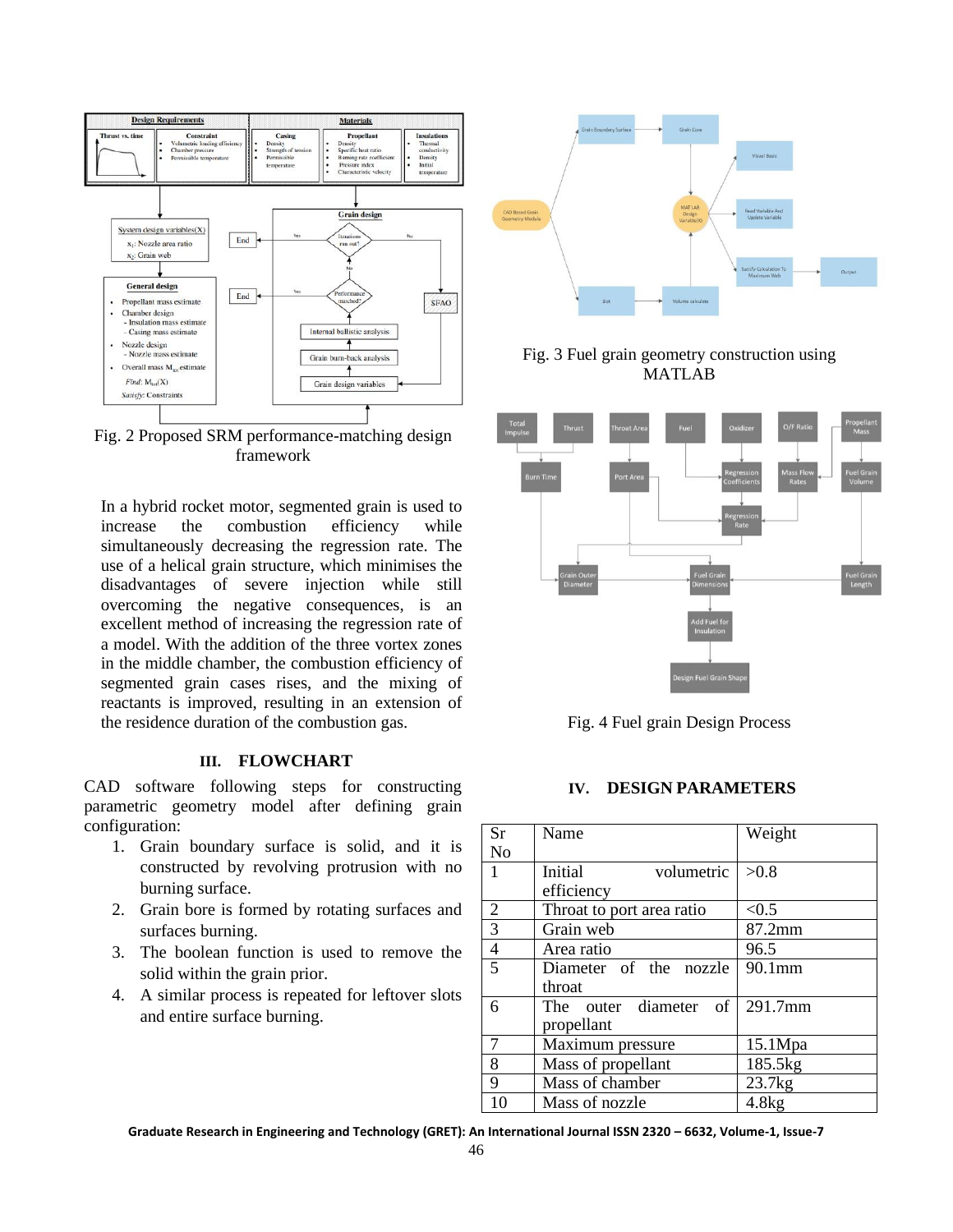

Fig.5 Fuel grain anatomy [2]

#### **V. RESULTS**

In this research paper, the results obtained are summarised in four different parts and they are as follows. The average fracture propagation seemed to have an effective stress intensity factor range with a high degree of correlation. Second, the morphology of crystallographic cracking planes, which were induced by failure surface morphology, was utilised to categorise the failure surface features from A to D. This effect was shown to be limited and did not influence the overall fracture propagation rate utilising the AC potential method (average crack propagation). This is all to say that intergranular fracture (Type D) has a far faster propagation rate than a trans granular crack. When utilising a certain television, the assessment reveals that the required ballistic performance is reached when the  $F_{min}$  fraction climbs, the sliver fraction decreases, and the web fraction rises. Generally speaking,  $F_{min}$  rises in proportion to Vg for any given sliver fraction [3]. In most cases, a star who is perfect in one area has a flaw that makes up for the good in the other area. Selecting a suitable variety of star models that meet the volumetric loading criteria will result in an overall ideal design [3] Figure 3 demonstrates [the concept]. High combustion efficiency was achieved with the segmented grain pattern. Using segmented grains increases combustion efficiency because of the three vortex zones in the mid-chamber, which optimise reactant mixing and residence time for combustion gas. It has been shown that the segmented grain configuration significantly enhances the regression rates of after-section grains and reshapes the distributions of regression rates on after-section grains, compared to the conventional hybrid rocket motor, but the regression rates of the fore-section grains remain unchanged. The combustion

efficiency and regression rate of the segmented grain motor were not affected by the length of the grains.

Additionally, a parametric for use in the ballistic analysis was developed and evaluated as part of this work. The diameter at the mouth also contains ammonium perchlorate and aluminium. The approach proved successful in achieving the ideal grain arrangement, resulting in precise findings [4]. The grain is a more important ballistic characteristic to take into account when evaluating the mass flow rate of hot gases through a burning rocket motor. Authors try to burn the surface area incrementally at a pace of 1mm until the web thickness is complete and 0.1mm during silver burning because it is not possible to measure an exact value with this form of burning.

#### **VI. CONCLUSION**

The grain arrangement benefits from a bigger first burn area without sacrificing volumetric efficiency. Star-grain designs boost volumetric efficiency. Both volumetric efficiency and Isp enhance overall impulse. The star shape prevents flow separation in the nozzle and reduces chamber pressure, preventing pressure vessel collapse. Reducing chamber pressure and rocket acceleration increases payload possibilities. Star grain can provide a neutral-regressive burn. Neutral-regressive burn profile closely follows ambient pressure curve for maximum efficiency. All these benefits improve a sounding rocket's performance and flying qualities. The framework uses a unique and specialized general design technique to evaluate the design parameters in this study. The suggested framework for solid rocket engine design and development is feasible and efficient, according to the findings.

#### **REFERENCES**

- [1] Design and Optimization of 3D Radial Slot Grain Configuration Ali Kamran, Liang Guozhu\* School of Astronautics, Beijing University of Aeronautics and Astronautics, Beijing 100191, China Received 20 August 2009; accepted 12 March 2010
- [2] Design and Geometrical Analysis of Propellant Grain Configurations of a Solid Rocket Motor 1 Patan Stalin, 2Y.N.V.Santosh Kumar, 3 SK.Nazumuddin 2Assistant Professor 2Head Of the Department, 3 Post Graduate Student, 3Assistant Professor Dept. of Aerospace Engg., Nimra Institute Of Science And Technology, Ibrahimpatnam-521456, India © 2014 IJEDR | Volume 2, Issue 4 | ISSN: 2321-9939

**Graduate Research in Engineering and Technology (GRET): An International Journal ISSN 2320 – 6632, Volume-1, Issue-7**